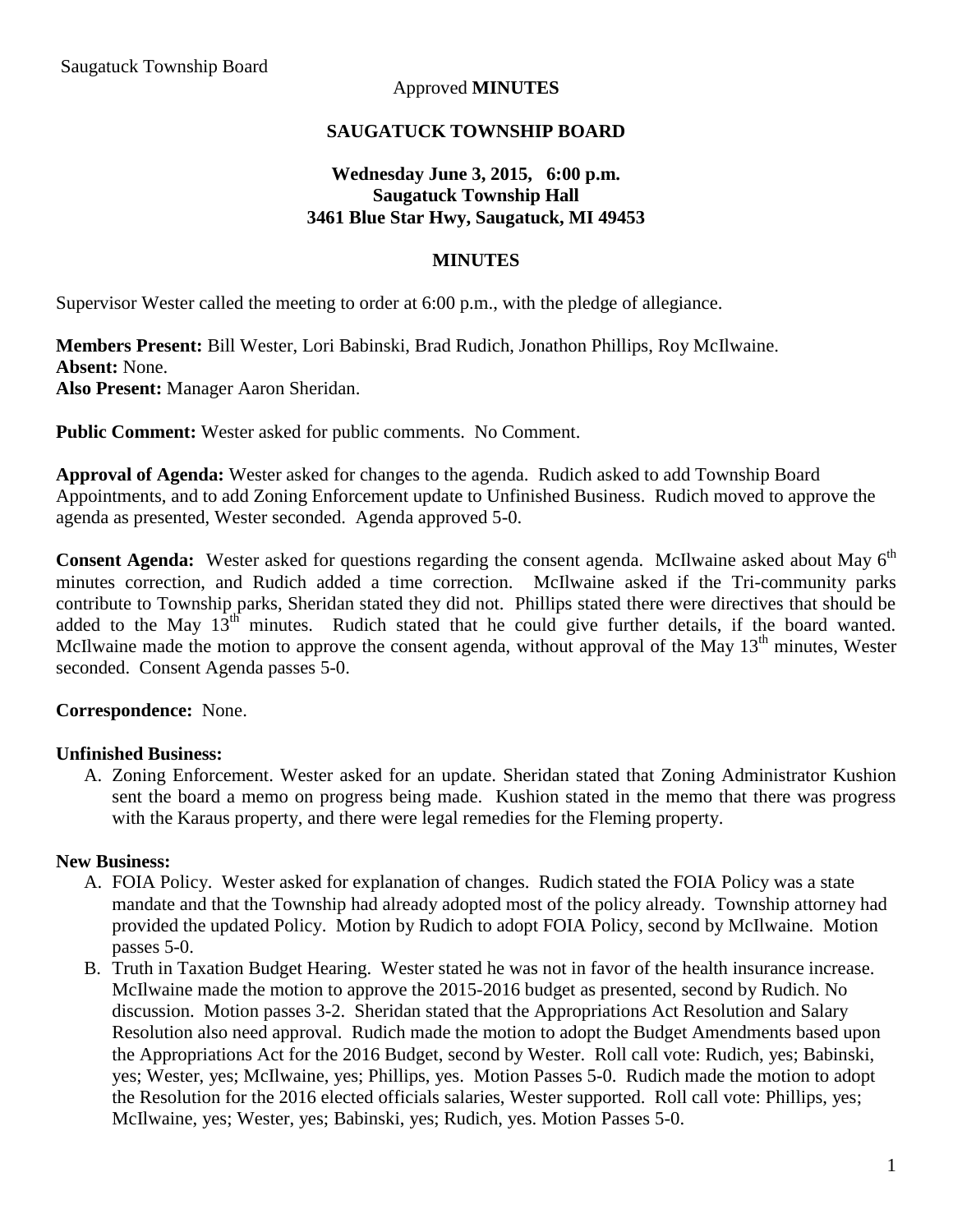## Approved **MINUTES**

- C. Laketown Township Attorney Consent. Wester asked Sheridan to explain. Sheridan explained that former Township Attorney Ron Bultje is the Attorney for Laketown Township. Bultje has asked the Board to waive their right to refuse to let Bultje work for Laketown township. Wester questioned how the Township could prevent Bultje from working. Sheridan stated that there was a conflict and this would forbid Bultje from working on sewer and water matters. Sheridan explained the Bultje asked for this waiver. Wester disagreed with the rush to make a decision. Phillips stated it looked like the memo was to cover Bultje. McIlwaine made the motion to decline to waive consent on Laketown Township using Ron Bultje for water and sewer, with second by Phillips. Wester asked if it was legal to deny work for Bultie and wanted more time to debate. Motion passes 4-1.
- D. Fireworks Ordinance. Wester stated that an Ordinance would be unenforceable. Board agreed. McIlwaine asked to talk to Sheriff's office. Discussion about enforceability. No action taken.
- E. Auditor. Wester asked Sheridan to explain. Sheridan asked the Board if they wanted to continue with Seigfreid Crandall. Sheridan stated he had other auditor's pricing, but Seigfreid Crandall was lower. Wester asked Rudich his opinion on their audit. Rudich and Babinski stated they were happy with the service, even though there was an error in a table in the audit. McIlwaine asked if switching auditors might be good. Rudich stated that the down side would be hiring an auditor who didn't know the Township workings. Wester made the motion to renew auditor Seigfreid Crandall, second by Phillips. Motion Passes 5-0.
- F. Tax Foreclosed Property. Sheridan explained that K.L.S.W.A. passed a resolution to approve the purchase of foreclosed property from the Township. The Township would purchase the land and KLSWA would purchase the property from the Township. Motion by Wester to pass a Resolution to purchase tax foreclosed property to convey to K.L.S.W.A., second by Rudich. Roll call vote: McIlwaine, yes; Phillips, yes; Rudich, yes; Babinski, yes; Wester, yes. Motion passes 5-0.
- G. Zoning and Planning City of Saugatuck. Sheridan explained that Steve Kushion was the new Saugatuck City Zoning Administrator. Sheridan explained that there was no conflict of interest in Kushion's job.
- H. Township Board Appointments. Sheridan stated that he had talked to the heads of the boards about appointments and ending terms. Sheridan stated there was support to appoint John Tuckerman as Alternate to the ZBA, to replace Marcia Tucker. Wester made the motion to appoint Tuckerman as Alternate to the ZBA, second by Phillips. Motion passes 5-0. Planning Commission re-appointment discussion. Wester made the motion to re-appoint Kat Cook and Ed Welk to the Planning Commission, second by McIlwaine. Motion passes 5-0.

# **Committee Reports:**

- A. Planning Commission. No report.
- B. Road Commission. Phillips asked about a quote for a  $3<sup>rd</sup>$  summer mowing. Sheridan had a new quote.
- C. Interurban. Babinski reported that Phil Quade suggested a historical marker for the Interurban in Saugatuck City.
- D. Fire Board. McIlwaine stated response time was still under 6 minutes. Department received a FEMA grant of \$137,000 for purchase of air packs. Lucy street boat dock was vandalized. Department was under budget. Grace of Douglas priority 3 responses were resolved. Department was reimbursed for marsh burn.
- E. Ambulance Committee. Wester stated that he would recommend the Township pulling out of the the Emergency Services Committee and contract with AMR. Wester asked Sheridan to talk to AMR about contracting with Township separately. Sheridan stated the contract would still be reviewed by Township Attorney, and then there would be two options at the next meeting. Item would be added to July agenda.
- F. Harbor Authority. Jon Helmrich discussed Harbor Authority updates on action items. Subcommittee was started to discuss Township joining the Authority. Launch etiquette and signage was discussed.